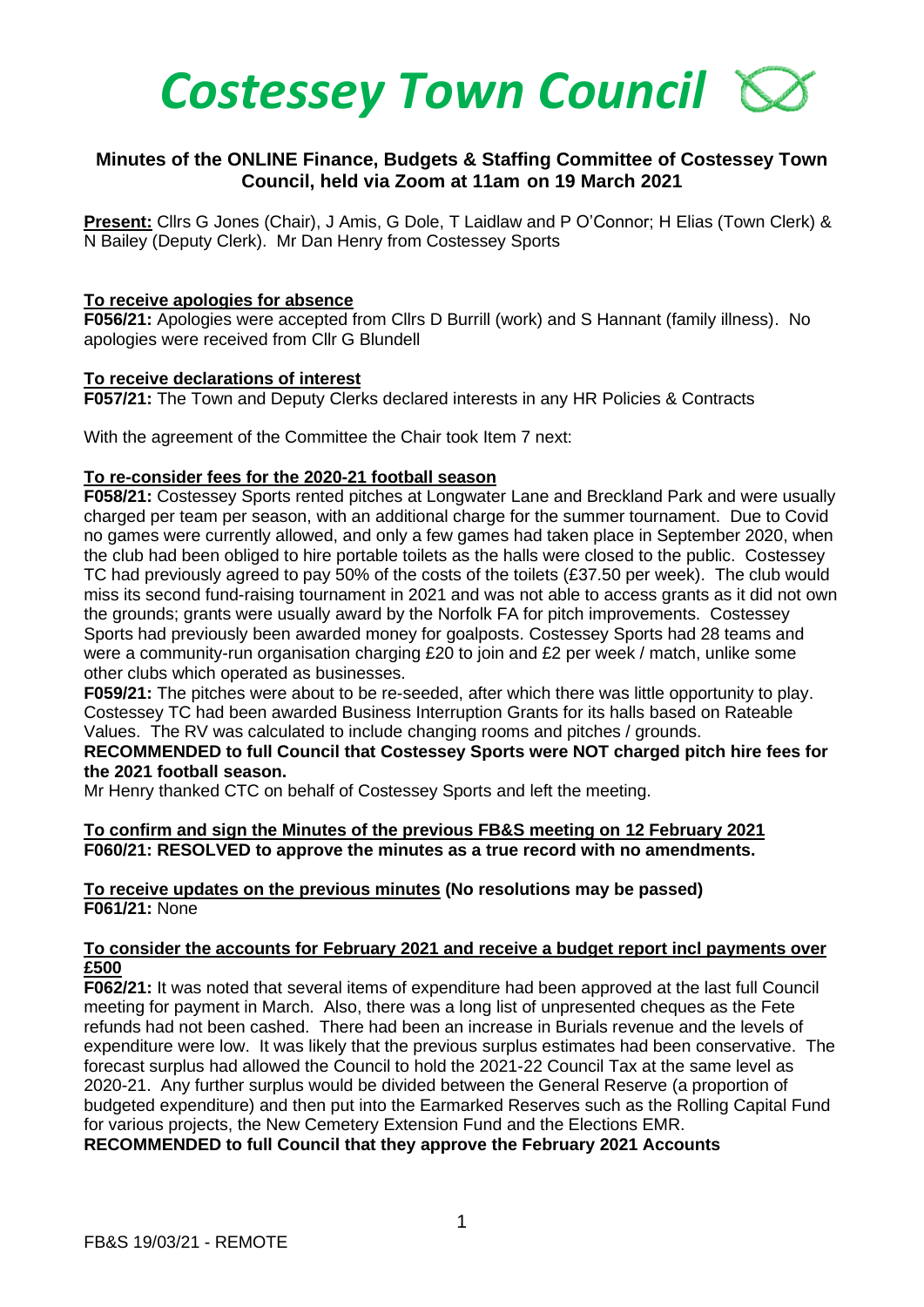# **To receive a revised 2020/21 forecast (GJ)**

**F063/21:** The forecast was very cautious as it was not easy to predict so close to the Year End. It was noted that for the following financial year it would be better to produce a Q1 forecast rather than forecasts for the first three months individually, as many subscriptions left at the beginning of the year. A comment was made that it would be better to calendarise the budget so that each month could be forecast more effectively.

## **To review the CTC Grants Policy (see report)**

**F064/21**: Changes to the guidance on Permitted Powers under the General Power of Competence were noted. It was recommended to the Committee that Section 3 was revoked and that 2.5 was amended. The item was deferred to the next Agenda for more specific wording. **ACTION: Town Clerk** 

### **To consider the Unity Trust Bank for the return of deposits and other payments under £100 (see report & Item 14 below)**

**F065/21:** Damage deposits of £60 & £100 were taken for hall hires, usually by bank transfer. Most deposits were returned, requiring cheques to be raised and incurring postage costs; hirers would prefer to receive a bank transfer. Details to be discussed in confidence later in the meeting. **RECOMMENDED to full Council that in principle a Unity Trust Bank account be opened for electronic payments for hall hire deposit repayments up to £100, subject to change in hire deposit amounts** 

**To receive a general update on Finance, Budget or Staffing matters (No resolutions may be passed)**

**F066/21:** Thanks were expressed for the article in the recent Newsletter.

**F067/21: RESOLVED to confirm the date of the next ONLINE FB&S Meeting as Tuesday 20 April 2021 at 11am.** 

## **F068/21: RESOLVED to exclude the press and public from the meeting under the Public Bodies (Admissions to Meetings) Act 1960 on the grounds that it was not in the public interest to disclose discussion on the items below due to the discussions relating to exempt information on staffing and employment contracts**

No members of the press or public were present. Live streaming was stopped.

# **\*THE FOLLOWING ITEMS WERE HEARD IN CONFIDENCE**

## **\*To clarify Officers' IMPREST account arrangements**

**F069/21:** To ensure business continuity it was suggested that a second debit card be acquired for the Deputy Clerk to be linked to the Clerk's IMPREST account.

## **RECOMMENDED to full Council that a second debit card be obtained for the Deputy Clerk on the Clerk's IMPREST account**

**F070/21:** The amount for a single transaction delegated to the Clerk for approval had not risen in over 10 years.

## **RECOMMENDED to full Council that full delegated authority for the Clerk to authorise payment of a single transaction be increased from £2,000 to £3,000**

## **\*To consider confidential banking details**

**F071/21:** Procedures for how the proposed Unity Trust account would be managed were discussed. Queries about the Auditors were raised. It was noted that CTC did well to consistently obtain an unqualified Auditor's report. The procedure for refunds was to be developed and presented at the next meeting. **ACTION: Town Clerk & Deputy Clerk**